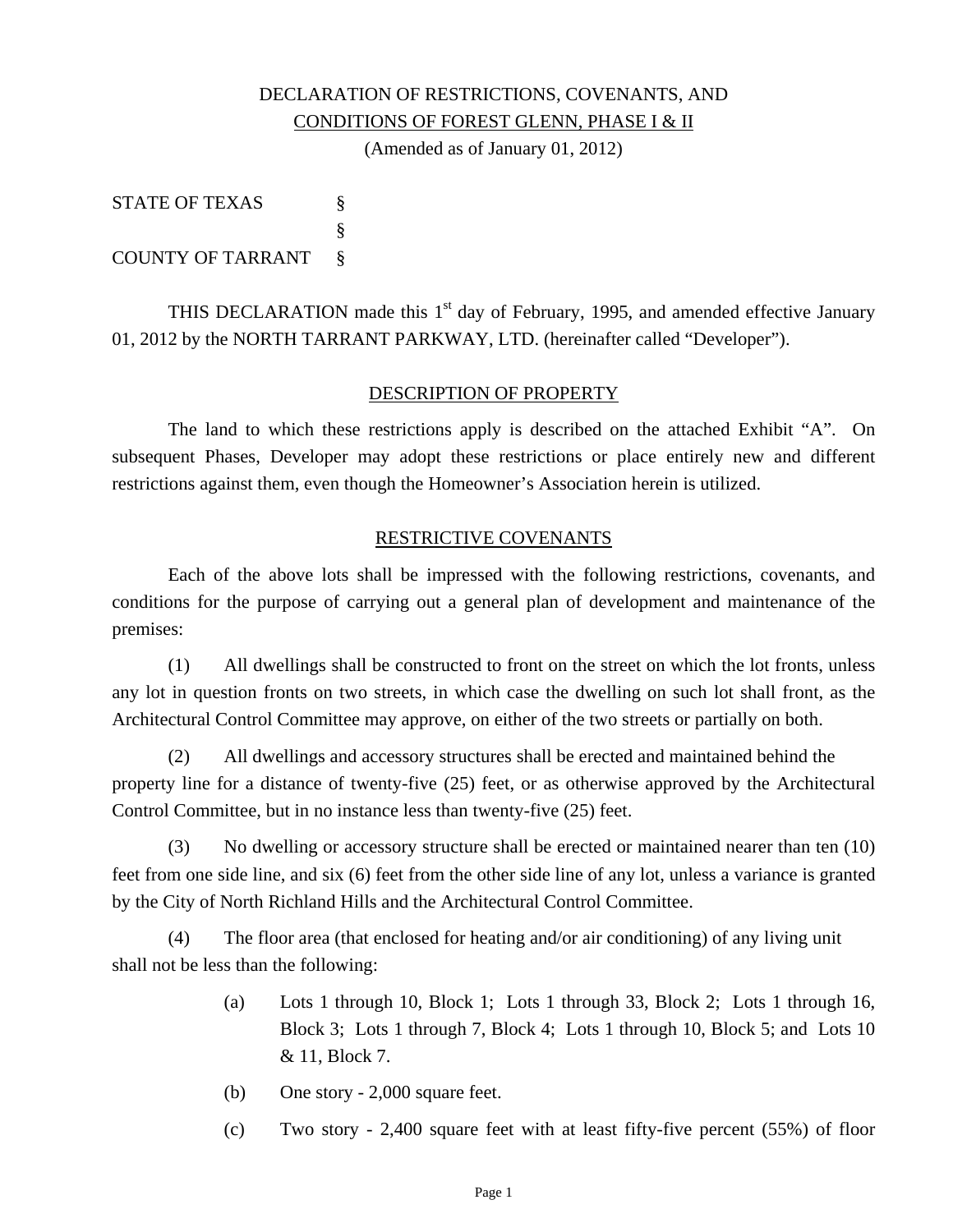area

 (5) All dwellings shall be constructed of stone, masonry, brick, or of a glass building material of the kind usually used for outside wall construction, to the extent of a least eighty-five percent (85%) of the area of the outside walls on the first floor. The second floor of such dwellings may be masonry or such other material as may be approved by the Architectural Control Committee.

 (6) No dwelling, accessory structure or fence shall be erected or maintained on any lot until the building plans and specifications for same, and a plot plan showing the proposed location of same, have been approved by the Architectural Control Committee. This section shall be applicable to initial construction and to alterations, changes and additions at any time subsequently made. Roofs shall be 250# Proline Shadow Series or equal, and have the appearance of natural weatherwood shakes, or as approved by the Architectural Control Committee. All roofs shall be not less than 8/12 pitch.

 (7) No fence, wall or hedge shall be placed on any lot nearer to the front street than is permitted for the house on said lot; no fence, wall or hedge shall be placed on any portion of the sites with a greater height than eight (8) feet, and no wire or woven fence is permitted on any part of any lot, except as otherwise approved by the Architectural Control Committee. Should a hedge, shrub, tree, flower or other planting be so placed, or afterwards grown, so as to encroach upon adjoining property, such encroachment shall be removed upon request of the owner of the adjoining property.

 (8) All lots shall be used for single-family residential purposes only. No building shall be erected, altered, placed or permitted to remain on any lot other than one (1) detached single-family residence per lot, which residence may not exceed two (2) storied in height, and a private garage as provided below.

 (9) Each residence may be occupied by only one family consisting of persons related by blood, adoption or marriage, or no more than two unrelated persons living together as a single housekeeping unit, together with any household servants.

(10) None of the lots shall be subdivided into smaller lots.

 (11) No animals, livestock, or poultry of any kind shall be raised, bred, or kept on any lot, except dogs, cats or other household pets may be kept provided that they are not bred or maintained for any commercial purpose.

 (12) No obnoxious or offensive act or activity shall be allowed upon any lots, nor shall anything be done thereon which may become an annoyance or a nuisance to the neighborhood.

(13) Environmental

(a) Composing device may not be placed against any fence that runs between existing homes, side or back. The device may not be placed in a front yard or be visible from any right-of-way or adjacent property. If the device draws any pests or insects or has an objectionable odor, it must be remedied or removed immediately. Advance plans must be submitted to the Architectural Control Committee for approval.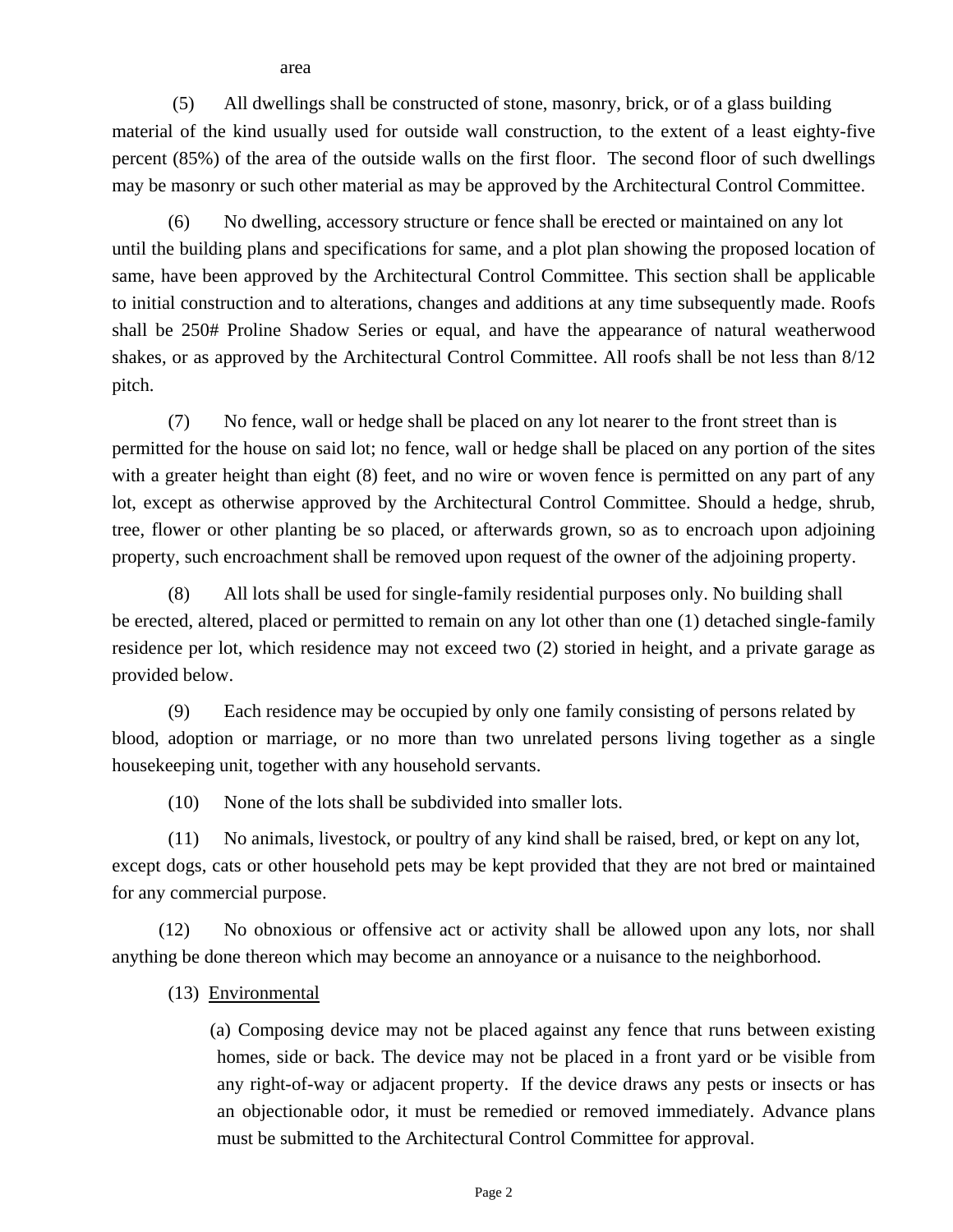(b) Rain barrel or such device shall not exceed 4 (four) feet in height from ground level or 60 gallons. The device must be of material and color that agrees and blends with the house. The device may not be placed in a front yard or be visible from any right-of-way or adjacent property. It must have a top that prohibits insects, (eg. mosquitos) propagating. The device must be screened from public view. Advance plans must be submitted to the Architectural Control Committee for approval.

(c) Efficient irrigation system plans must be submitted in advance to the Architectural Control Committee for approval.

 (14) No radio, television or other aerial shall extend above the highest point of the roof of any building, and no such aerial shall be maintained on any lot not containing a dwelling, except as may be approved by the Architectural Control Committee. Satellite dishes must not exceed fence height and will be screened from street view.

(15) The garage door of any house or residence within Forest Glenn, Phase I & II covered by these restrictions must open on the side or rear for inside lots, at the rear or side of the house for corner lots or front entry with 30' (thirty feet) set back from the 25' (twenty-five feet) building line, or as otherwise approved by the Architectural Control Committee. Street view into garage must be limited. Each residence must have a minimum of two car garage.

 (16) A lot or any portion of any lot that is exposed to the public view must be maintained by the property owner in a neat and orderly fashion.

 (17) No lot affected hereby shall be used for the dumping or storage of rubbish, trash, debris, surplus soil or rocks, etc.

 (18) No oil drilling, oil development operations, oil refining, quarrying or mining operations of any kind shall be permitted upon or in any lot, nor shall oil wells, tanks, tunnels, mineral excavations or shafts be permitted upon or in any lot.

 (19) No outer building, shop, trailer or outer residence of a temporary character shall be permitted. No building material(s) of any kind or character shall be stored upon the lot until the owner is ready to commence improvement.

 (20) No trailer, mobile home, camper, boat or boat trailer, or similar wheeled vehicle shall be stored (except temporarily, not to exceed 24 hours) nearer to the street than the front of the living unit situated thereon. No house trailer, mobile home, camper, boat or boat trailer, or similar wheeled vehicle shall be stored or parked on any lot except in a closed garage or within the fenced, walled or enclosed portion of such lot, and any such fenced, walled or other enclosure shall be subject to approval by the Architectural Control Committee.

 (21) Specifically exempted from the provisions of this section are activities by the Developers of Forest Glenn, Phase I & II, carried out in the regular pursuit of construction, maintenance, and sales within the subdivision which such exemption shall end when all development activity, including sales by them, are completed.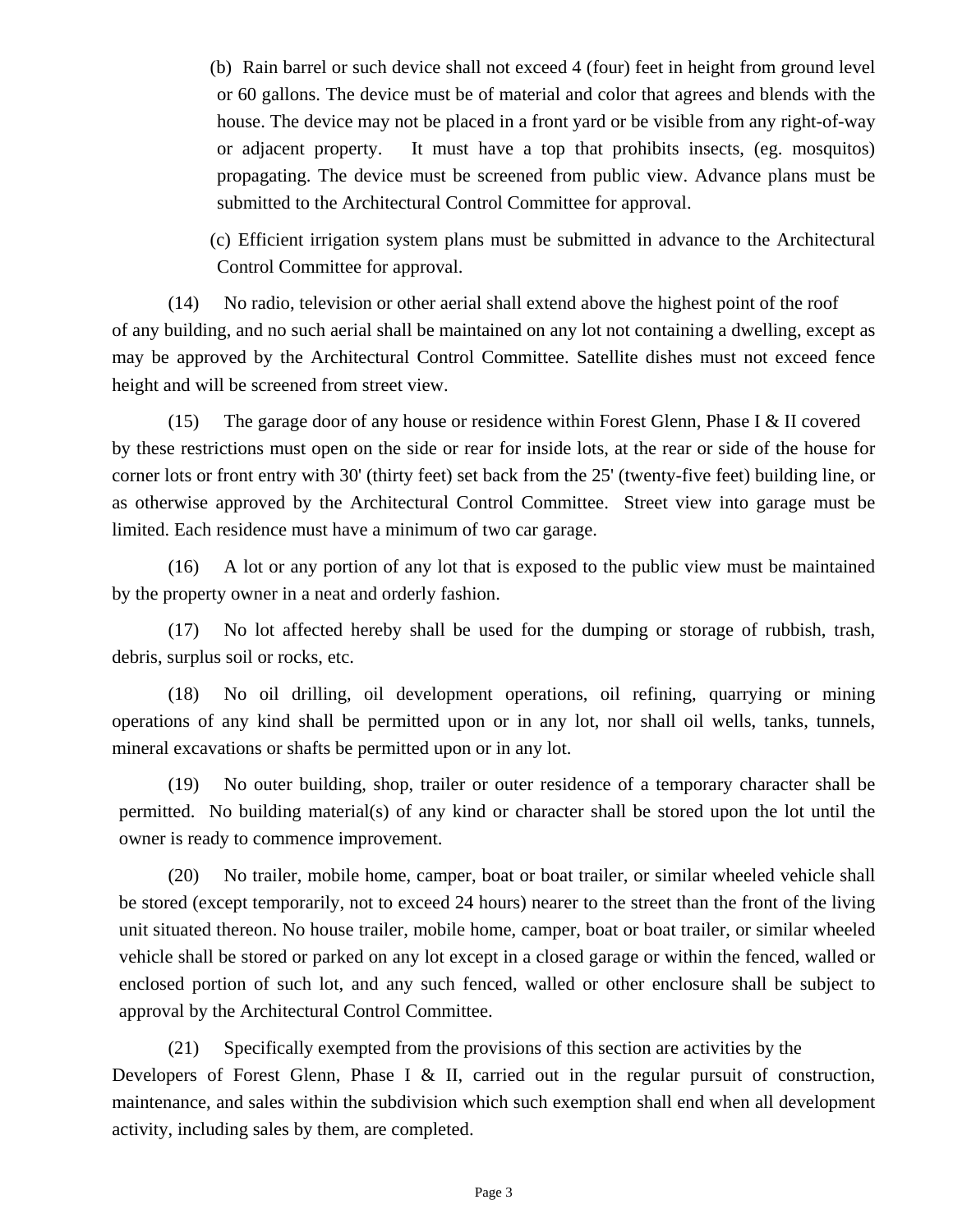(22) No vehicle of any size which transports flammable or explosive cargo may be kept in the addition at any time.

(23) Mailboxes shall be constructed of brick to match the residence.

 (24) Each lot on which a dwelling unit is constructed shall have landscaping, including, but not limited to, shrubs, flowers, trees, ground cover and grass, of a sufficient quality, quantity and design to be compatible with landscaping on adjoining lots, and the neighborhood setting intended for Forest Glenn, Phase I & II. Landscaping of a lot, which must include a sprinkler system for the front yard, shall be completed within one hundred-twenty (120) days after the date of which the living unit is ninety percent (90%) complete. Lot owners shall use reasonable efforts to preserve, keep and maintain the landscaping in a healthy and attractive condition. No crosstie walls shall be permitted in the front yard.

 (25) Each lot owner shall mow and maintain the landscaping and vegetation of his/her lot in such a manner as to control weeds, grass and/or other unsightly growth. If after ten (10) days prior written notice and owner fails to:

- a) control weeds, grass and/or other unsightly growth;
- b) remove trash, rubble, building and construction debris; or
- c) exercise reasonable care or conduct to prevent or remedy an unclean, untidy or unsightly condition

then the Association shall have the easement authority and right to go onto said lot for the purpose of mowing and cleaning said lot, and shall have the authority and right to assess and collect from the lot owner a reasonable fee for mowing and cleaning of said lot on each respective occasion of such mowing or cleaning. The assessments, plus ten percent (10%) interest per annum thereon, and costs of collection thereof shall be a charge on the land and shall be a continuing lien upon each lot against which each such assessment is made. Each such assessment, together with such interest thereon, and costs of collection thereof, shall also be the continuing personal obligation of the person who was the owner of such lot at the time when the assessment occurred. The lien securing any such assessment shall be subordinate and inferior to the lien of any mortgage or any renewals or extensions thereof existing prior to the assessment date. The lien will accrue from the date a "Notice of Lien" is filed with the Real Property Records of Tarrant County, Texas.

(26) All purchasers of lots in Forest Glenn agree to keep their respective lots free and clear of debris, and to keep weeds and grass mowed. They also agreed to abide by all the restrictions of record, including those contained in the Homeowner's Association covering said subdivision. All contracts to any purchaser, whether said purchaser should be for a lot or a completed home, shall make reference to the above. Any lot sold to an individual and not a regular builder must have construction started in one (1) year after purchase of the lot. If construction has not been started in one (1) year, the NORTH TARRANT PARKWAY, LTD. reserves the right to buy back said lot at the price that it was sold to that individual.

#### ARCHITECTURAL CONTROL COMMITTEE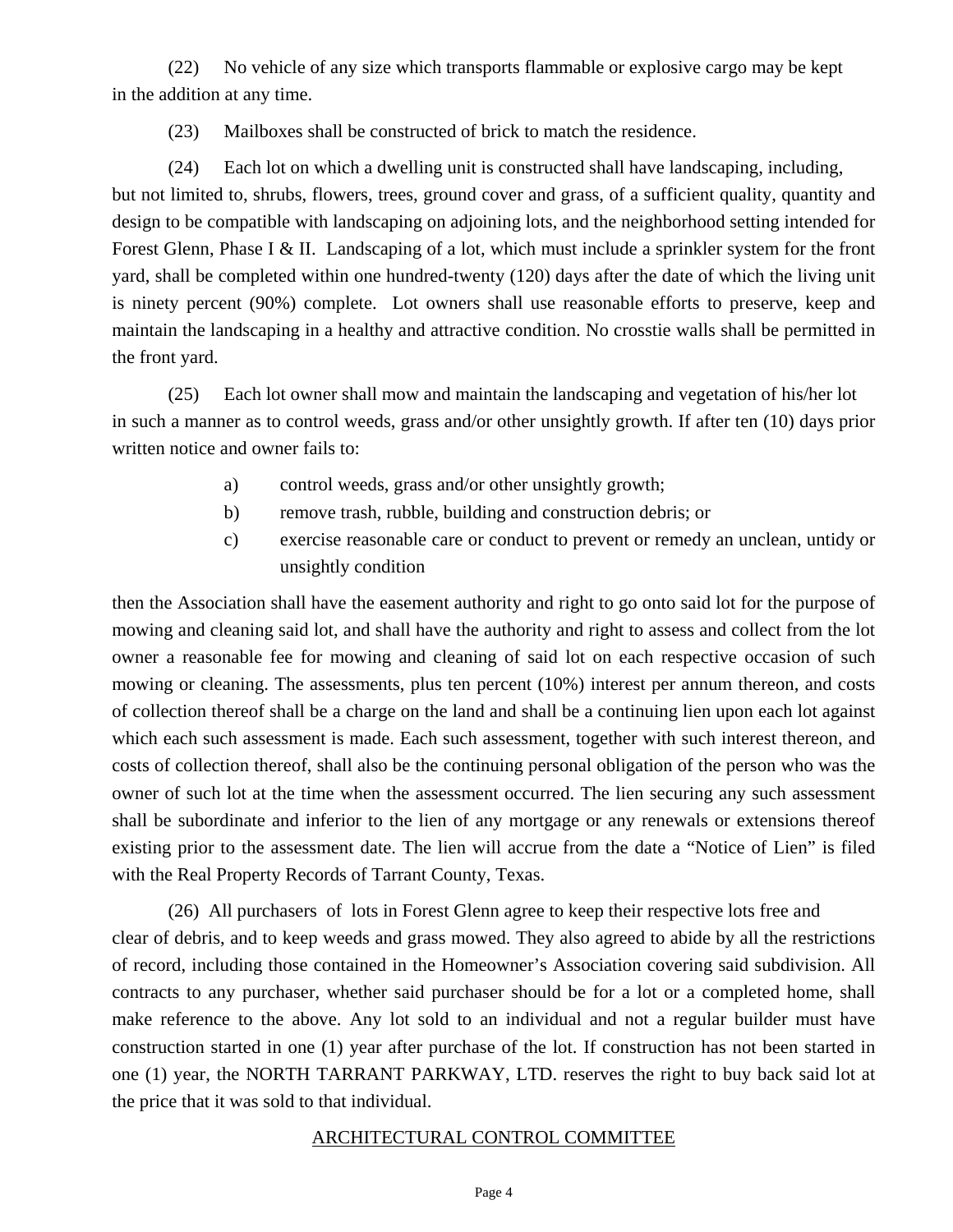No building shall be erected, placed or altered on any building plot in this subdivision until two complete sets of building plans (which shall clearly indicate all exterior materials) and a plot plan of the location of such building shall have been delivered to the Architectural Control Committee designed as hereinafter provided, and until such building plan and plot shall have been approved in writing by the Architectural Control Committee as being in conformity and harmony with the external design and location of the existing structures of the subdivision, and in compliance with the restrictions herein contained. One set of plot plan and building plan shall be returned to the owner of the lot after approval of the Architectural Control Committee and has been appropriately endorsed thereon, and the other set are to be kept on file for future reference. The Declarant shall have the authority to appoint the Architectural Control Committee and to remove without cause any person serving on the Architectural Control Committee. The Architectural Control Committee shall consist of not less than two members nor more than three members, and the Declarant shall also have the authority to fill any vacancies in the Architectural Control Committee.

 The Architectural Control Committee is authorized to delegate to one or more representatives authority to perform the duties of the Architectural Control Committee as set forth herein. In the event that the Architectural Control Committee should at any time fail or refuse to appoint a Successor Committee, the owners of a majority of the lots included within the subdivision, as determined on a per lot basis, shall have the right to elect or appoint, from time-to-time, a successor to the Architectural Control Committee. In the event the Architectural Control Committee, or its designated representatives, fails to approve or disapprove any building plans, specifications and plot plans within five (5) working days after the same are submitted to it, and if all terms contained in these restrictions have been complied with, the Architectural Control Committee shall be deemed to have approved such building plans, specifications and plot plan. The Architectural Control Committee shall in the event be liable in damages for any action or failure, or refusal to act pursuant to the provisions hereof.

 The Architectural Control Committee shall receive no fees or compensation for its services. The initial Architectural Control Committee shall consist of two or more persons to be appointed by the Declarant. On subsequent Phases, Developer shall appoint the Architectural Control Committee for the Phase until it is ninety-five percent (95%) built out.